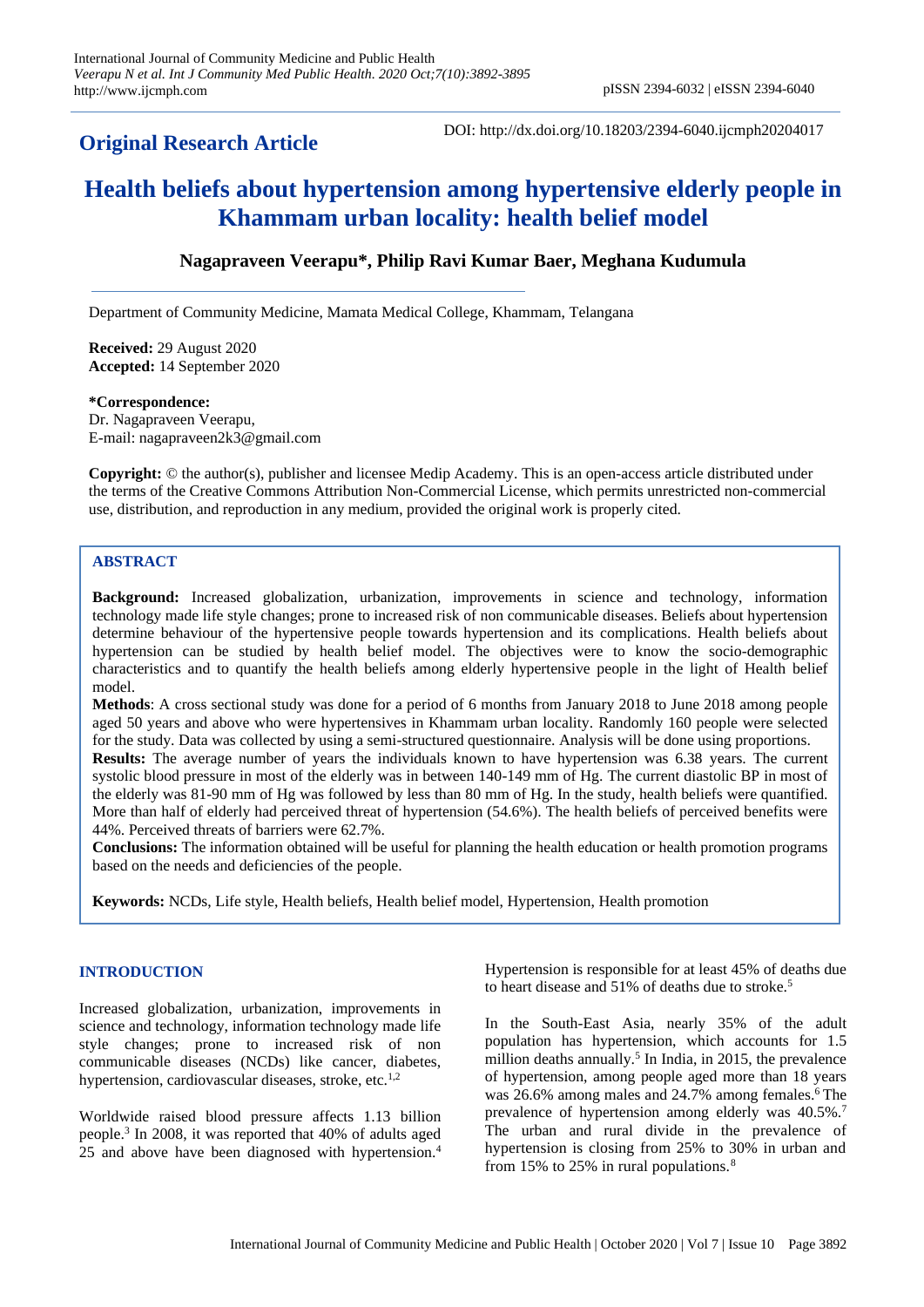Beliefs about hypertension determine behaviour of the hypertensive people towards hypertension and its complications. Health beliefs about hypertension can be studied by health belief model (HBM), which consists of five constructs; perceived susceptibility and perceived severity as perceived threat; perceived benefits, perceived barriers, cues to action and self efficacy.<sup>9,10</sup>

In India, few studies were conducted to study the health beliefs and behaviour among hypertensive people in the light of health belief model. So, the present study will be undertaken. The objectives of the study were to know the socio-demographic characteristics and to quantify the health beliefs among elderly hypertensive people.

#### **METHODS**

A cross sectional study was done for a period of 6months from January 2018 to June 2018 among people aged 50 years and above who were hypertensive in Khammam urban locality. In this study people 50 years and above were considered as elderly persons. People who were willing to participate were included in the study. People with known diabetes and renal diseases, and cardiovascular disorder; who are bed ridden were excluded. He/she will be asked, measured and then checked for blood pressure records or anti-hypertensive medication for diagnosis of hypertension. Randomly 160 people were selected for the study.

Data collection tool is a semi-structured questionnaire. The questionnaire consists of socio demographic variables, health belief components perceived susceptibility and perceived severity (as perceived threats), perceived benefits, perceived barriers and self efficacy questions. Each question will be provided with three alternative responses- yes, no or neutral. Each individual's response will be decoded into good belief and not good (bad) beliefs. Good beliefs are those beliefs that sustain positive health behaviour for the control blood pressure (BP). The study questionnaire of Tanya and Robinson was modified and used.<sup>11</sup>

The questionnaire in the English language will be translated into local Telugu language and back to English. Well Calibrated digital BP apparatus will be used for measuring blood pressure.

Data will be analysed by IBM SPSS soft ware version 22. All the socio-demographic variables will be represented by mean±SD (standard deviation), or percentages or proportions. Analysis will be done using proportions. Ethical clearance was obtained from Institutional ethical committee.

## **RESULTS**

A total of 160 elderly people participated in the study; and the Mean age of the individuals was 62.1±9.25. There were more males (59.4%) than females (40.6%). The average per capita income of the families was Rs.6822. The illiterates were 40%; and unemployed were 43.8% (Table 1).

**Table 1: Socio-demographic characteristics among elderly people in Khammam urban locality.**

| <b>Variables</b>                          | N(%       |
|-------------------------------------------|-----------|
| <b>Gender</b>                             |           |
| Males                                     | 95 (59.4) |
| Females                                   | 65(40.6)  |
| <b>Education</b>                          |           |
| Illiterates/No formal education           | 64 (40)   |
| Primary education ( $1st$ to $7th$ class) | 31(19.3)  |
| <b>Secondary education</b>                | 30(18.8)  |
| Intermediate/diploma                      | 5(3.1)    |
| Degree/ PG/ PhD                           | 30(18.8)  |
| Occupation                                |           |
| Housewife/unemployed                      | 70(43.8)  |
| Farmer/shopkeeper                         | 45(28.1)  |
| Skilled/semi-skilled worker               | 16(10)    |
| Professional                              | 19 (11.9) |
| Others                                    | 10(6.3)   |

The average number of years the individuals known to have hypertension was 6.38 years. The current systolic blood pressure in most of the elderly was in between 140- 149 mm of Hg followed by 160-169 mm of Hg, and followed by 150-159 mm of Hg. The current diastolic BP in most of the elderly was 81-90 mm of Hg was followed by  $\langle 80 \rangle$  mm of Hg, and followed by 91-100 mm of Hg (Table 2).

#### **Table 2: Current systolic and diastolic BP of the elderly people in Khammam urban locality.**

| <b>Variables</b>                 | N(%)      |  |
|----------------------------------|-----------|--|
| Range of systolic BP (mm of Hg)  |           |  |
| < 110                            | 10(6.3)   |  |
| 110-119                          | 9(5.6)    |  |
| 120-129                          | 1(0.6)    |  |
| 130-139                          | 30(18.7)  |  |
| 140-149                          | 50 (31.4) |  |
| 150-159                          | 11(6.7)   |  |
| 160-169                          | 39 (24.5) |  |
| 170-179                          | 6(3.7)    |  |
| 180-189                          | 4(2.5)    |  |
| Range of diastolic BP (mm of Hg) |           |  |
| < 80                             | 55 (34.3) |  |
| 80-89                            | 60(37.5)  |  |
| 90-99                            | 35(21.9)  |  |
| 100-109                          | 10(6.3)   |  |

In the study, health beliefs were quantified. More than half of elderly had perceived threat of hypertension (54.6%). Of these threats, most of the elderly had perceived threat of heart attack (56.2%). The health beliefs of perceived benefits were 44%. Perceived benefit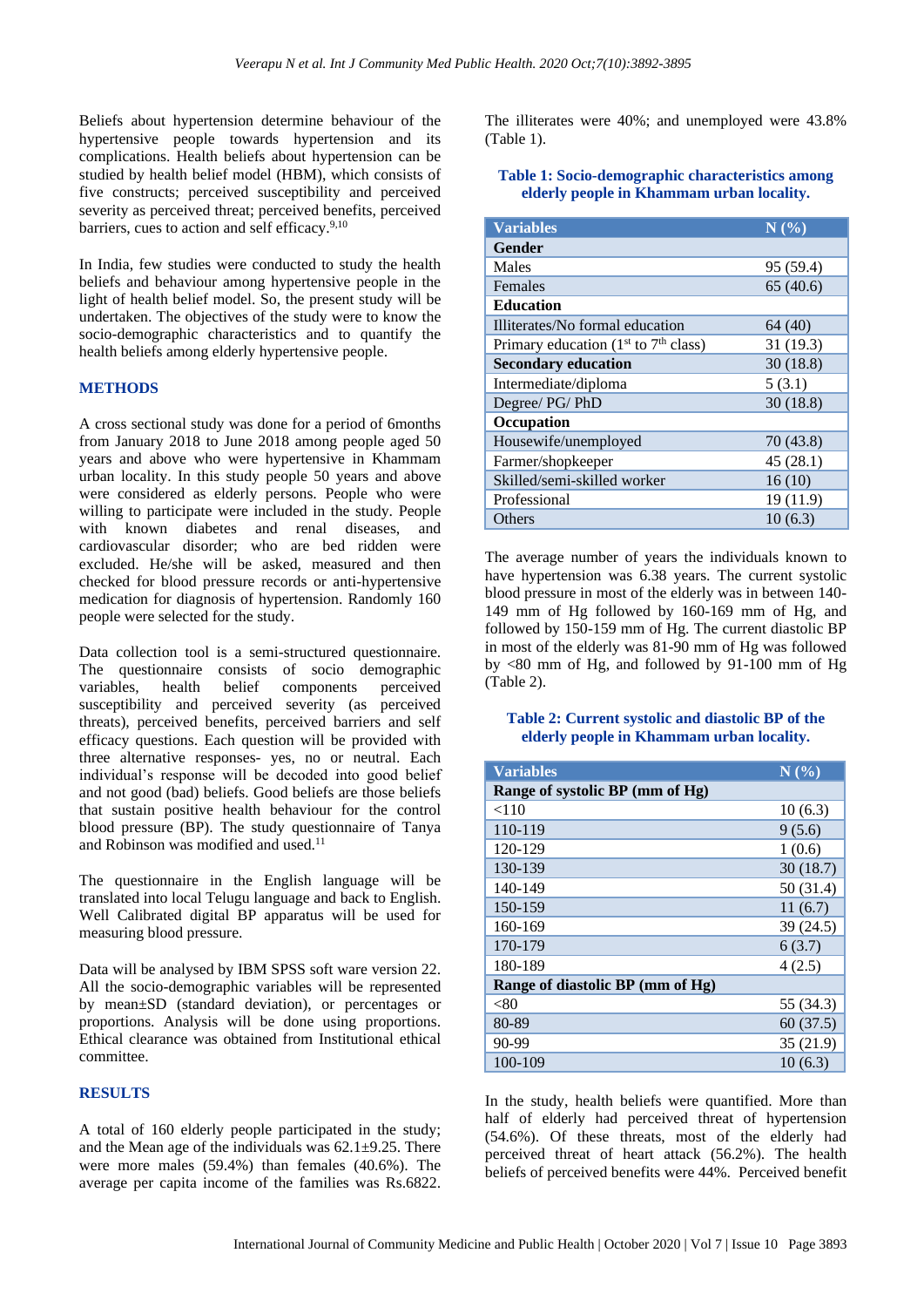of reduced salt intake was noticed in large number of the elderly people (68.8%) but the belief eating lot of fruits and vegetable helps in lowering BP was low (31.2%). The belief of effect of smoking on blood pressure is falsely perceived. Perceived threats of barriers were 62.7%. The

construct cue to action among elderly was 40% and self efficacy was 68.8%. The pay attention to messages given by television, radio, news papers for control of BP was less (23.6%). Most of the people followed doctor advice (63.1%).

#### **Table 3: Health beliefs about hypertension among elderly people in Khammam urban locality.**

| <b>Health belief constructs</b>                                                               | Good (%)   | Not good $(\% )$ |
|-----------------------------------------------------------------------------------------------|------------|------------------|
| <b>Perceived threats</b>                                                                      |            |                  |
| Do you think BP (hypertension) will have effect on health                                     | 94 (58.8)  | 66 (41.2)        |
| Do you think it may lead to paralysis                                                         | 80(50)     | 80(50)           |
| Do you think it may lead to heart attack (Ischemic heart disease)                             | 90(56.2)   | 70 (43.8)        |
| Do you think high BP is a cause of concern                                                    | 86 (53.8)  | 74 (46.2)        |
| Total                                                                                         | 350 (54.6) | 290 (45.4)       |
| <b>Perceived benefits</b>                                                                     |            |                  |
| Do you think eating lot of fruits and vegetable helps in lowering BP                          | 50(31.2)   | 110(68.8)        |
| Do you think taking less salt helps in lowering BP                                            | 110(68.8)  | 50(31.2)         |
| Do you think exercise helps for lowering BP                                                   | 76 (47.5)  | 84 (52.5)        |
| Do you think smoking lowers BP (Negative question)                                            | 45(28.1)   | 115 (71.9)       |
| Do you think less alcohol intake have effect in controlling BP                                | 71 (44.4)  | 89 (55.6)        |
| Total                                                                                         | 352 (44)   | 448 (56)         |
| <b>Perceived barriers</b>                                                                     |            |                  |
| Do you think cost acts as a barrier for use of antihypertensive medication (Negative          |            |                  |
| question)                                                                                     | 75 (46.9)  | 85(53.1)         |
| Do you think it is difficult to take antihypertensive medications at correct time, at correct | 145(90.6)  | 15(9.4)          |
| doses (Negative question)                                                                     |            |                  |
| Do you think it is difficult to go for BP checkups regularly (Negative question)              | 81 (50.6)  | 79 (49.4)        |
| Total                                                                                         | 301 (62.7) | 179 (37.3)       |
| <b>Cues to action</b>                                                                         |            |                  |
| Do you take advice from the doctor/nurses/health workers                                      | 106(66.2)  | 54 (33.8)        |
| Do you take advice from the friends/family members                                            | 45(28.1)   | 115(71.9)        |
| Do you pay attention to messages given by TV, radio, news papers for control of BP            | 41(25.6)   | 119 (74.4)       |
| Total                                                                                         | 192(40)    | 288 (60)         |
| Self efficacy                                                                                 |            |                  |
| Are you able to reduce your stress at the work place                                          | 100(62.5)  | 60(37.5)         |
| Are you able to exercise daily? (1/2hr to 1 hr for at least 4-5 days in a week)               | 115(71.9)  | 45(28.1)         |
| Are you able to follow doctor's health advice for control of BP                               | 101(63.1)  | 59 (36.90)       |
| Are you able to reduce salt in the diet                                                       | 124(77.5)  | 36(22.5)         |
| Total                                                                                         | 440 (68.8) | 200 (31.2)       |

## **DISCUSSION**

The control of hypertension was demonstrated by different health promotion models.<sup>11</sup> In this study health beliefs associated with hypertension were quantified.

In a study conducted by Barros et al in Brazil, the average number of years of diagnosis hypertension was 9.35 years. In the same study, most of the participants systolic BP was <130 mm of Hg (28.6%) and 140-159 mm of Hg (26.3%). Most of the elderly people diastolic BP was <85 mm of Hg (56.4%) and 90-99 mm of Hg (22.6%).<sup>12</sup>

Compared to Brazil study, in the present study the average number of years of diagnosis hypertension was less (6.38 years). Most of the elderly people systolic BP

was in the range of 140-149 mm of Hg (31.4%); and diastolic BP was in the range of 80-89 mm of Hg (37.5%) and <80 mm of Hg (34.3%).

In the present study, less than half of the people felt cost not as a barrier for treatment (46.9%). In a study done in Washington, more than half of the respondents (57.5%) felt that treatment of high BP is not at all expensive.<sup>13</sup>

In a study done on health belief model and hypertension treatment compliance in Nigeria, 89.8% of the respondents knew that hypertension could lead to serious health problems or complications.<sup>14</sup> On comparison, in the present study, more than 50% of the people felt that hypertension may cause ill health. In the adult respondents, 41.5% had poor compliance in taking antihypertensive medication and about 50% of them take